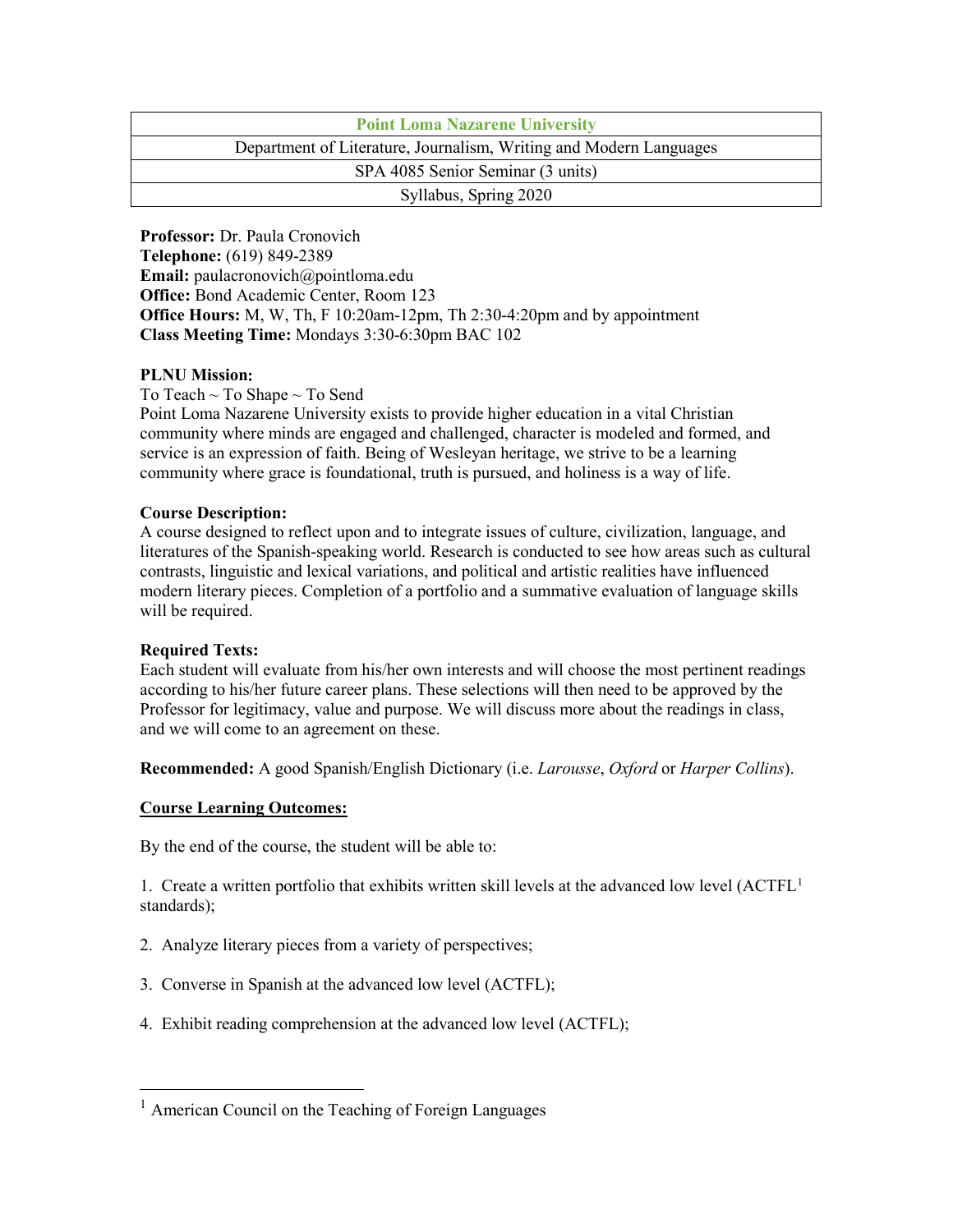5. Discuss and write about the influence of his/her perspective on cultural interconnections through engagement with local, national or international communities.

**Attendance:** According to the University Catalog, attendance is a requirement for each class. There are no excused absences, except those allowed by the Provost of the university. Therefore, it is required to be in class, and to participate in class discussions. Students will be deducted **2%** from the participation grade for each absence. If the student is absent 4 or more days, the Professor may fail the student.

NOTE: It is the student's responsibility to maintain his/her class schedule. Should the need arise to drop this course (personal emergencies, poor performance, etc.), the student has the responsibility to follow through (provided the drop date meets the stated calendar deadline established by the university), not the instructor. Simply ceasing to attend this course or failing to follow through to arrange for a change of registration (drop/add) may easily result in a grade of F on the official transcript.

**Readings and Assignments:** Students must prepare readings and assignments prior to class. Students will then be able to comment or ask questions in class regarding the assignments.

## **Academic Accommodations/Tutorials:**

While all students are expected to meet the minimum standards for completion of this course as established by the instructor, students with disabilities may require academic adjustments, modifications or auxiliary aids/services. At Point Loma Nazarene University (PLNU), these students are requested to register with the Disability Resource Center (DRC), located in the Bond Academic Center. [\(DRC@pointloma.edu](mailto:DRC@pointloma.edu) or 619-849-2486). The DRC's policies and procedures for assisting such students in the development of an appropriate academic adjustment plan (AP) allows PLNU to comply with Section 504 of the Rehabilitation Act and the Americans with Disabilities Act. Section 504 (a) prohibits discrimination against students with special needs and guarantees all qualified students equal access to and benefits of PLNU programs and activities. After the student files the required documentation, the DRC, in conjunction with the student, will develop an AP to meet that student's specific learning needs. The DRC will thereafter email the student's AP to all faculty who teach courses in which the student is enrolled each semester. The AP must be implemented in all such courses.

If students do not wish to avail themselves of some or all of the elements of their AP in a particular course, it is the responsibility of those students to notify their professor in that course. PLNU highly recommends that DRC students speak with their professors during the first two weeks of each semester about the applicability of their AP in that particular course and/or if they do not desire to take advantage of some or all of the elements of their AP in that course.

## **Academic Honesty Policy:**

The Department of Literature, Journalism, and Modern Languages deems intellectual and academic integrity to be critical to academic success and personal development; therefore, any unethical practice will be detrimental to the student's academic record and moral character. Students who present the work of others, which includes but is not limited to borrowing another student's work, buying a paper, or using the thoughts or ideas of others as if their own (using information in a paper without citation), commit plagiarism. Students will be held accountable for plagiarized material whether the material was plagiarized intentionally or unintentionally. Plagiarized work will result in a failing grade for the assignment and possibly for the course. In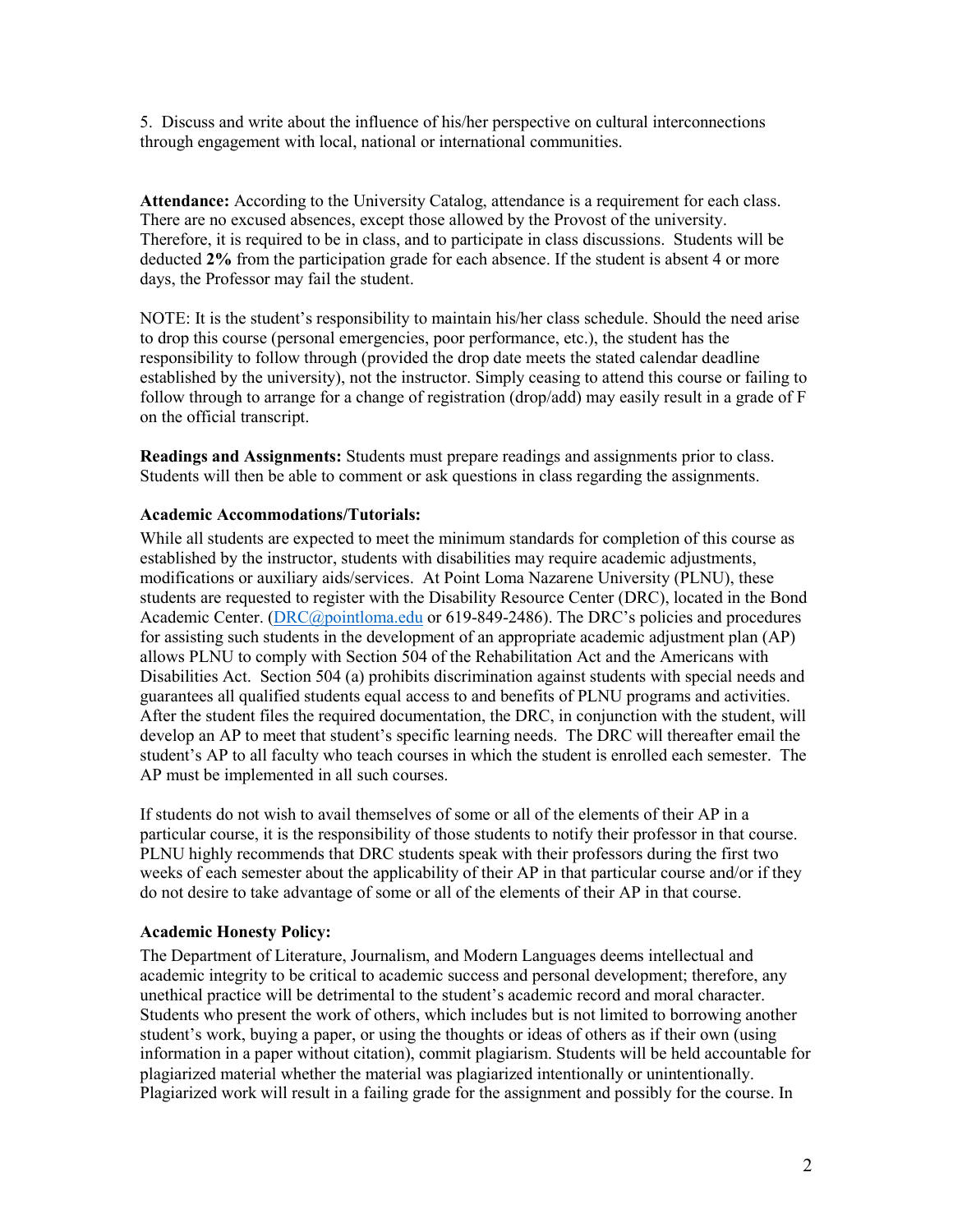either event, a written report will be filed with the department chair and area dean. The dean will review the report and submit it to the provost and the vice president for student development. It will then be placed in the student's academic file. See [Academic Policies](http://catalog.pointloma.edu/content.php?catoid=18&navoid=1278) for definitions of kinds of academic dishonesty and for further policy information.

| <b>Evaluation:</b> The Final grade will be determined according to the following scale: |     |
|-----------------------------------------------------------------------------------------|-----|
|                                                                                         |     |
| Professional Portfolio with narrative reflections                                       | 35% |
| Final Exams- Oral Proficiency                                                           | 15% |
| In-class Essay                                                                          | 10% |
| <b>Final Presentation</b>                                                               | 30% |
| Participation                                                                           | 10% |

**Scale:**

| $A$ 93-100     | $C$ 73-77        |
|----------------|------------------|
| $A - 90-92$    | $C-70-72$        |
| $B+88-89$      | $D+68-69$        |
| <b>B</b> 83-87 | 63-67<br>D       |
| $B - 80 - 82$  | $D - 60 - 62$    |
| $C+78-79$      | F<br>59-or below |
|                |                  |

#### **Signature Assignments**

## **1. Written Communication/ Critical Thinking**

**Academic writing assignment as required for the portfolio, as well as for the research paper: literature or film analysis or critique. There will also be a timed in-class writing assignment/ final essay.**

## **2. Oral Communication**

**ACTFL Oral Proficiency Interview, to be scheduled with Prof. Mitchell via email: jmitchel@pointloma.edu**

## **3. Quantitative Reasoning**

**Each student will develop a research a project that highlights aspects of a particular area of interest. As an act of completion for the semester, students will present a final oral presentation (30 minutes of presentation and 15 minutes for questions and comments from the public). Throughout the semester, students will prepare a written and visual presentation that evaluates sources studied. Each student is expected to demonstrate his fluent Spanish Oral skills and his/her advanced research capabilities.**

## **4. Informational Literacy/ Oral Communication**

**Each student will develop a research project that highlights aspects of a particular area of interest. As an act of completion for the semester, students will present a final oral presentation (30 minutes of presentation and 15**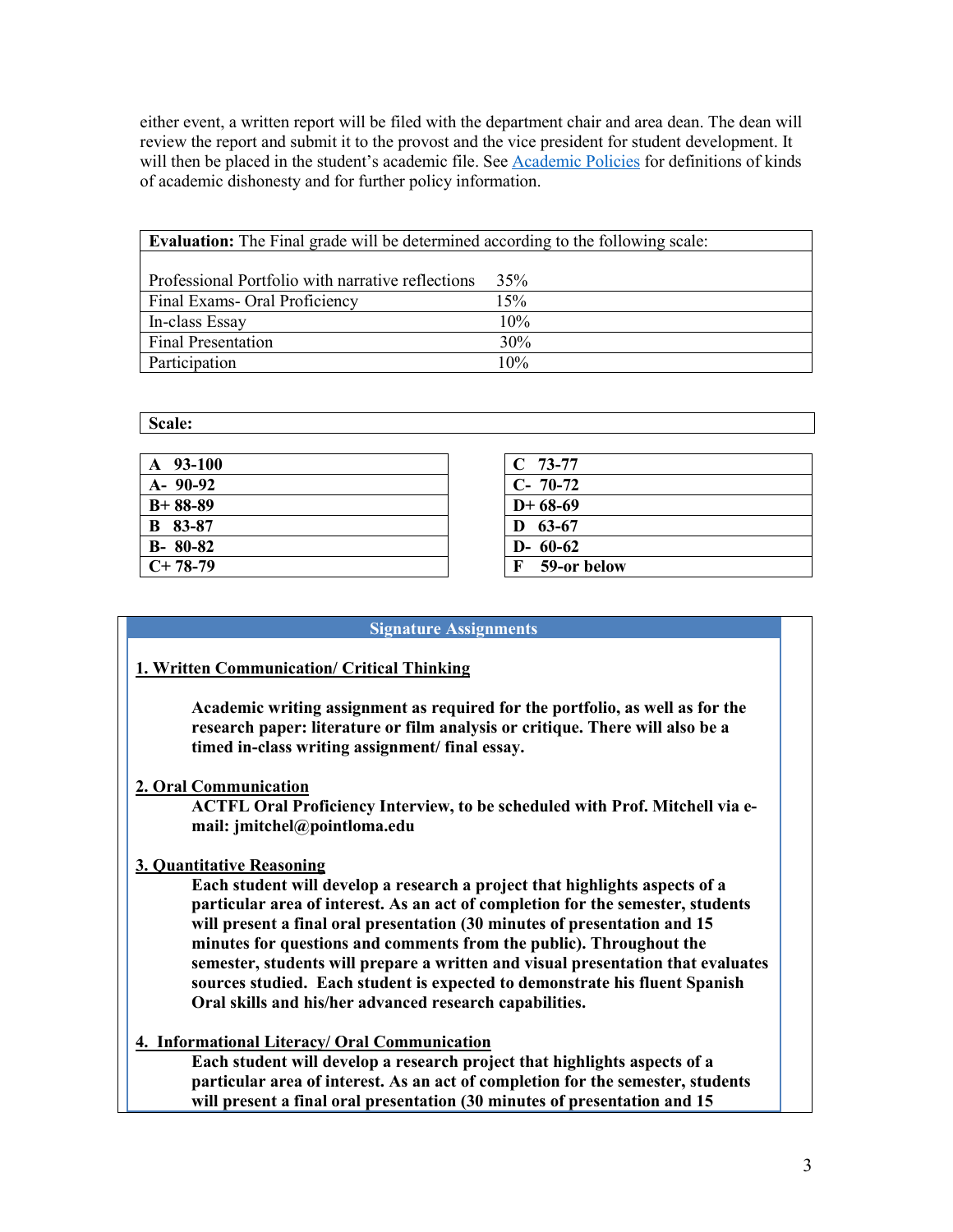**minutes for questions and comments from the public). Throughout the semester, students will prepare a written and visual presentation that evaluates sources studied. Each student is expected to demonstrate his fluent Spanish Oral skills and his/her advanced research capabilities.**

#### **1. Professional Portfolio Requirements: (35%)**

- a. Professional 2 *curriculum vitae/ résumé* in English and Spanish
- b. Academic Samples of the student's best work. This should include three written pieces: Research paper and/or Literary/film critique (2), Cultural essay (1).
- c. Service A reflective piece that includes a summary of either current or previous service.
- d. Cultural Connections A written reflection of the student's Study Abroad Experience: include perspectives on intercultural connections and international communities, how the culture differs from one's own and what was learned. Students may also comment on interdisciplinary activities, trips, hobbies and any other activity related to the Hispanic world according to his/her individual experience during his/her stay abroad.

#### **2. Summative Exams, written and oral (15%)**

In order to determine competency levels, there will be an exit interview. The results of this will provide a point of reference for the student and the Department. The determined competency level will provide insight into how and where the student will be able to function in the target language, how much each student needs to improve. It will also allow the Department to evaluate how well the program is working and if it is fulfilling its goals. In addition, the University will give an exit exam of its own to each student enrolled in this course.

-*Oral Proficiency Interview* (Interview to determine oral level of competency)

#### **3. In-class Essay (10%)**

This essay will require students to respond to a prompt in-class and demonstrate their argument, organization of ideas and thoughts, and sophisticated writing style.

#### **4. Final Presentation (30%)**

Each student will develop a research a project that highlights aspects of a particular area of interest. As an act of completion for the semester, students will present a final oral presentation (30 minutes of presentation and 15 minutes for questions and comments from the public). Throughout the semester, students will prepare a written and visual presentation that evaluates sources studied. Each student is expected to demonstrate his fluent Spanish Oral skills and his/her advanced research capabilities. The presentations will take place at a public event celebrating this accomplishment.